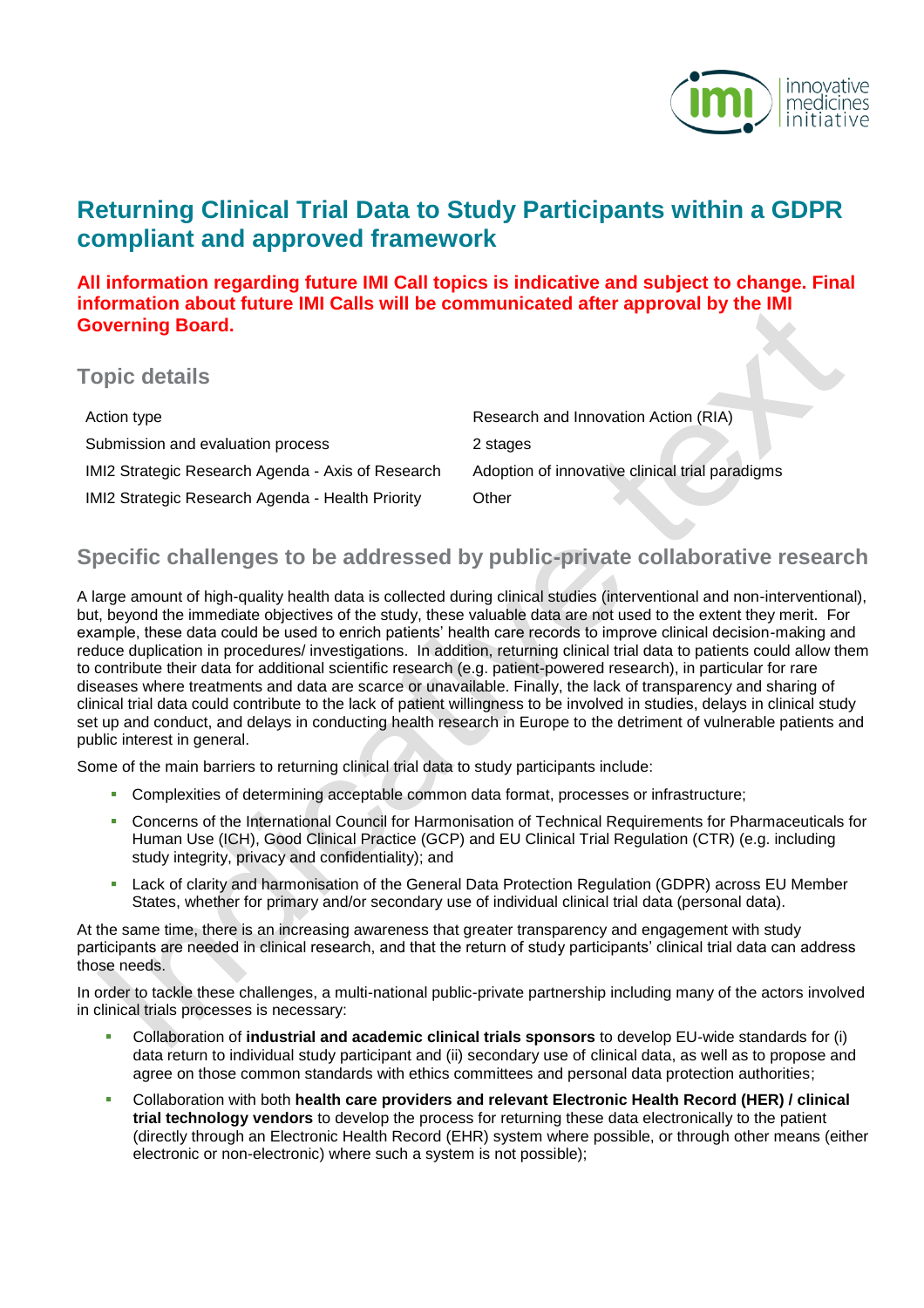

- **Inputs from various EU regulators** will be essential to the success of this project and required to develop common, validated usability and privacy standards. Involvement of **legal counsels and data protection experts** will be crucial as data return will have to be compliant with GDPR as well as with local legal specificities;
- Substantial, focused input from **study participants and patient organisations** to fully understand what data would be the most important to return to them, what data would be acceptable for being shared with researchers, and how such data may best be returned and/or shared.

## **Scope**

This project has two main objectives, which are equally important:

- The first one is to align local and pan-European implementations and best practice for handling personal data protection regulations in order to harmonise the legal framework applicable to medical research;
- The second one is to deliver a pan-European prototype process to return clinical trial data to study participants. This prototype process will be delivered as part of the project alongside a robust business plan to ensure its sustainability.

To support these objectives, the project will:

- Define harmonised rules for complying simultaneously with data protection regulations and regulatory requirements in Europe. These rules are to be endorsed by appropriate regulatory bodies and patients;
- Define which, when and how clinical trial data should be returned to study participants, including for integration in, or interconnection with, patients' individual health records management files or applications and, where they exist, national and/ or hospital EHR systems (for clarity, no 'lay summaries' or other expert analyses are within the scope of this project);
- Define how individual clinical trial data is (or can be) utilised for both health care decision making and future research; and
- Ensure that the whole process, from collection of data to its destruction or anonymisation, including sharing of individual personal data, is aligned with the study participants' expectations and the authorities and ethics committees' expectations and documented in binding and/ or approved standards or guidance documents.

# **Expected key deliverables**

The overarching project deliverable is a working prototype demonstrating how study participants can visualise (directly or indirectly with a healthcare professional), query and share the clinical trial data returned to them. It should cover the following:

- A test version of the prototype process should be delivered by mid-term, with the final version delivered by M42 to allow for implementation of the business plan in the final 6 months.
- For at least one "real" study (type and medical area to be proposed by participating EFPIA companies) the prototype process should demonstrate within a proof of concept mechanism how relevant clinical trial data can be:
	- Either integrated or interconnected with at least two existing repositories (e.g. data in national or hospital patients' electronic health records (EHRs) or in other system/ application directly accessible to patients); and
	- **Can be re-used in further medical health research or clinical studies.**
- The working prototype process must be delivered alongside a robust business plan to ensure it is mature enough to pave the way for the development of a sustainable and effective platform after the end of the project.

In addition, the project will have to produce the following key deliverables:

At least three different decision committees established: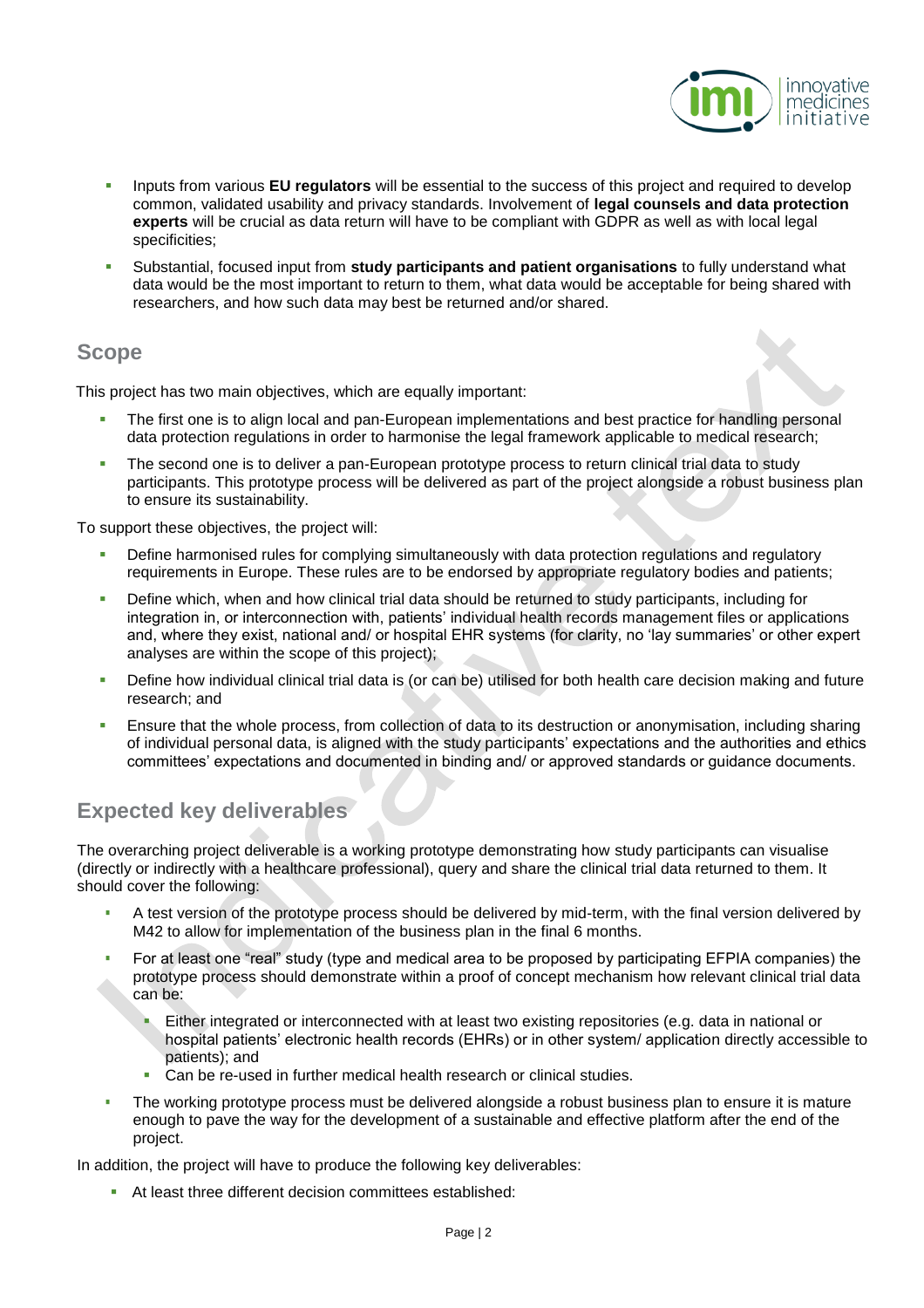

- One in charge of defining reasonable expectations of researchers, and involving technical experts (including for the anonymisation of health data), health care professionals (HCPs) / principal investigators (PIs), and experts in genetics counselling (made of the members of the consortium and external/ invited members);
- One in charge of defining legal and ethical acceptance of proposals, and involving data protection authorities (DPAs) and ethics committees (ECs/ International Review Boards (IRBs)) from at least five of the top 10 European countries conducting the most significant number of clinical trials (made of external/ invited members); and
- One in charge of representing patient expectations and involving patient associations (made of members of the consortium and, if needed, external / invited patient association members).
- **Published aligned position papers from the above decision committees, including the proposed regulatory** standards and guidance documents. They should include an official opinion of the regulators (e.g. of the European Data Protection Board (EDPB)), where possible;
- Workshops organised with the aim to build the alignment across Member States. Decision positions should, where possible, at the end of the project, include an official opinion of the regulators (e.g. EDPB);
- Proposed harmonised standards to be applied to personal data by operational stakeholders, such as sponsors' and investigators' study teams. These documents will have to be discussed with and agreed upon, as much as possible, by decision committees. The proposed standards and documents must at least specify:
	- which exact data elements and which categories of studies would be suitable and useful for both for being returned to study participants and for further research;
	- how to make individual clinical study data available for return to study participants;
	- how to allow the processing of individual clinical trial data for re-use in further clinical research projects, including guidelines (a) for consents, either initial (whether for interventional or for noninterventional studies) or for returning data, (b) for selecting the most appropriate legal basis and (c) for clarifying their consequences on patients' rights provided by GDPR, in particular their right to be informed and to object, and (d) for establishing contractual agreements among parties conducting trials (in particular between sponsors and investigators/ investigational sites using decision trees or other tools to assign appropriate role to each party – i.e. controller, processor, joint-controllers or co-controllers).
- **Proposed harmonised standards on how to transform personal clinical data into fully anonymised health** data (which are not anymore subject to GDPR and other local data protection regulations);
	- Proposed harmonised technical standards necessary to handle the data, and including:
		- The analysis of existing standards for securely hosting and exchanging health data;
		- The selection of preferred standards for such activities including definition of type / timing;<br>The assessment of interoperability of clinical trial data with patients' individual health record
		- The assessment of interoperability of clinical trial data with patients' individual health records management files or applications and / or, where existing, national or hospital EHR systems.
- Public release of final harmonised, acceptable technical requirements derived from the above deliverables and position papers, including at least those that allow:
	- Data retrieval and upload;
	- Study participants' access to data, and ability to know what their personal data is being used for and solutions to object/opt-out for any or all further uses of their personal data (preferably in a centralised, multilingual cross-country and cross-sponsor platform);
	- Delivering the data or enabling the patient to handle the data, with the option for the patient to donate the data once for all for scientific research.
- Public release of final harmonised and approved (by data protection authorities and ECs) standards and guidance documents as implemented in industry-wide approach such as a GDPR code of conduct, defining:
	- How to return individual clinical trial data to study participants in Europe (including for study participants to make such data available in EHR or other systems and for further research); and
	- When and how (considering data quality) to deliver which data or annotations of data, specific to the stakeholder (e.g. patient, health care professional, sponsors, etc.).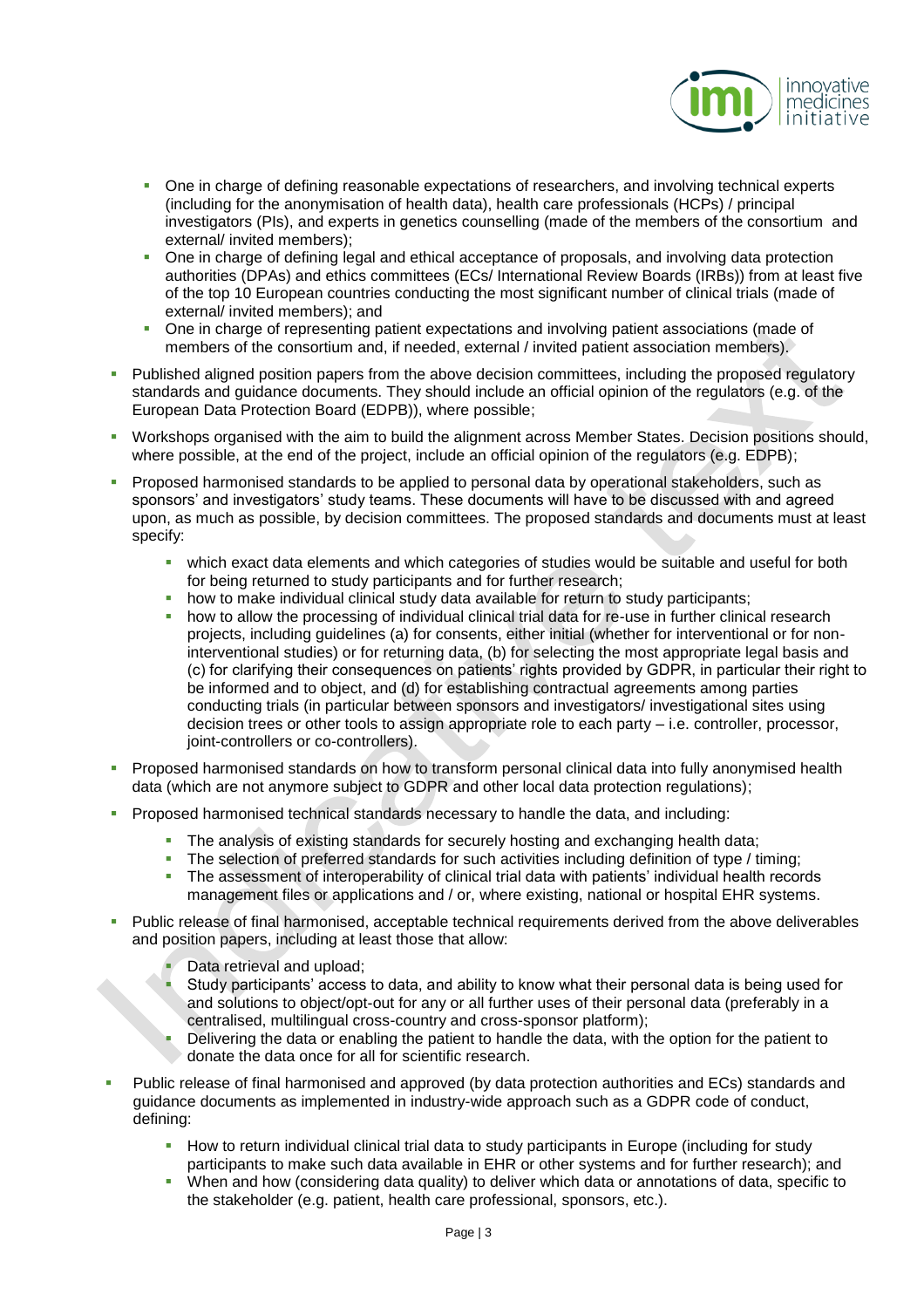

## **Expected impact**

In their proposals, applicants should describe how the outputs of the project will contribute to the following impacts and include, wherever possible baseline, targets and metrics to measure impact:

- **For Patients:** the project results should **empower patients** by returning their clinical trial data to them and to their medical records. Data acquired during clinical trials will aid better shared medical decision-making and reduce duplication in procedures/investigations.
- **For HCP:** enriched health care data obtained during clinical care should **aid better clinical decision** making and reduce duplication in patient procedures/investigations.
- **For EU Research:** giving patients control of their clinical trial data will **open possibilities for data re-use**  e.g. if the patients opt in to donate their data to a common data sharing platform.
- **For Pharma:** Returning clinical trial data to study participants during study conduct has the potential to **improve adherence** to study procedures and **improve overall patient retention**. **Facilitate conduct and set up** of clinical studies as well as access to health data for research. Doing this in a meaningful way will further help to educate patients and in doing so empower them to be equal partners in the management of their disease.
- **For Regulators:** it is an opportunity to exchange opinions with counterparts from other countries and researchers to propose informed workable aligned positions.
- **From a societal perspective:** the project will **increase the transparency** of clinical study and therefore increase the **trust** of patients in clinical research. At a time where clinical trials are increasingly complex, this may help with recruitment for studies and **improve oversight by patients and regulators** on clinical data re-use

In their proposals, applicants should outline how the project plans to leverage the public private partnership model to maximise impact on innovation, research & development; regulatory, clinical and healthcare practices, where relevant. This could include a strategy for engagement with patients, healthcare professional associations, healthcare professionals, regulators, HTA agencies, payers etc., where relevant.

In addition, applicants should describe how the project will impact the competitiveness and growth of companies, including SMEs.

Moreover, in their proposals, applicants should outline how the project will:

- $\blacksquare$  Manage research data including use of data standards<sup>1</sup>;
- Disseminate, exploit, and sustain the project results. This may involve engaging with suitable biological and medical sciences research infrastructures<sup>2</sup>.

Communicate the project activities to relevant target audiences.

## **Potential synergies with existing consortia**

Synergies and complementarities should be considered with relevant national, European and non-European initiatives (including suitable biological and medical sciences research infrastructures<sup>3</sup>) in order to incorporate past

l

<sup>1</sup> Guidance on data management is available a[t http://ec.europa.eu/research/participants/docs/h2020-funding-guide/cross-cutting-issues/open](http://ec.europa.eu/research/participants/docs/h2020-funding-guide/cross-cutting-issues/open-access-data-management/data-management_en.htm)[access-data-management/data-management\\_en.htm](http://ec.europa.eu/research/participants/docs/h2020-funding-guide/cross-cutting-issues/open-access-data-management/data-management_en.htm)

<http://www.corbel-project.eu/about-corbel/research-infrastructures.html>

<sup>&</sup>lt;sup>3</sup> <http://www.corbel-project.eu/about-corbel/research-infrastructures.html>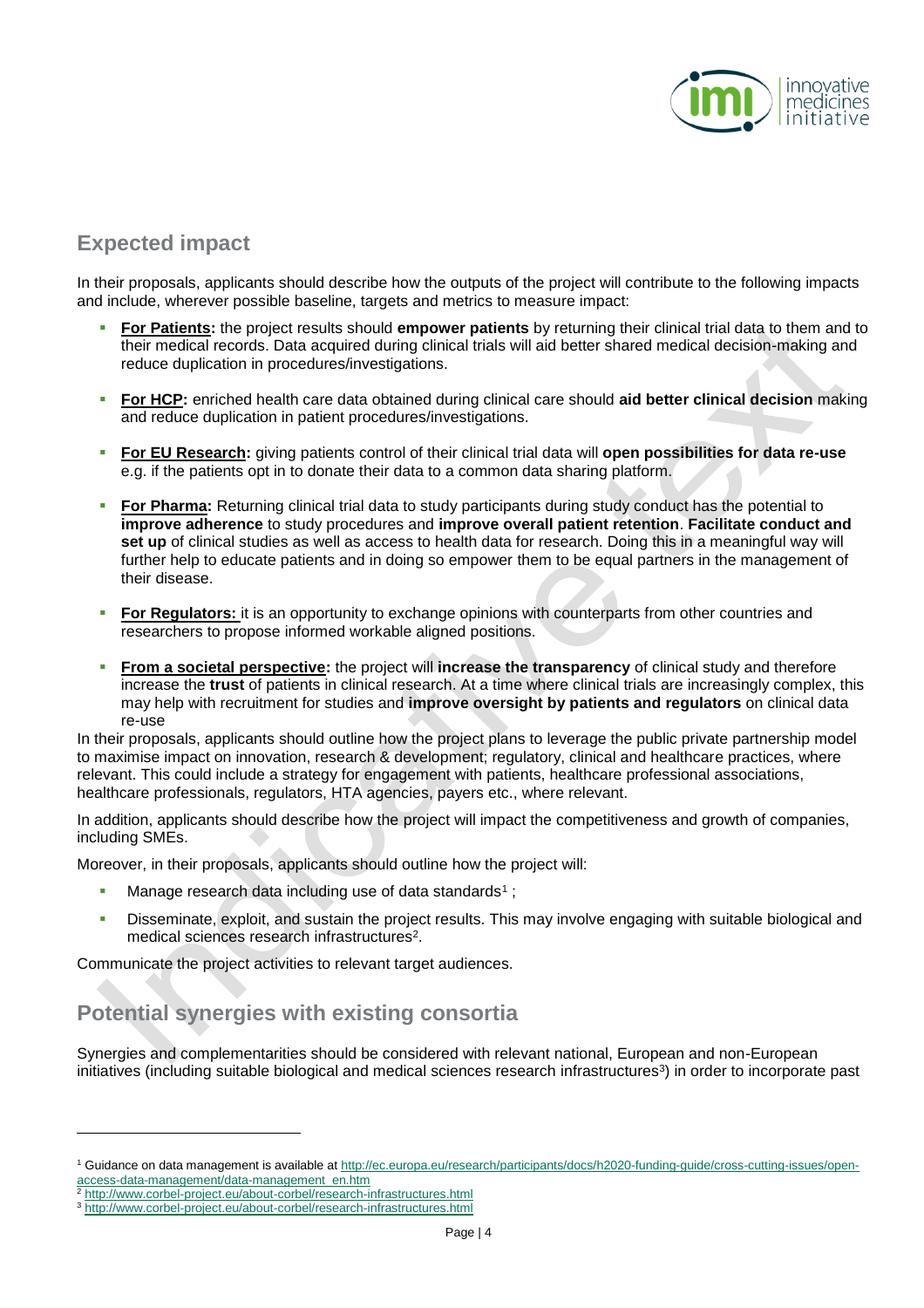

achievements, available data and lessons learnt where possible, thus avoiding unnecessary overlap, and duplication of efforts and funding.

To tackle challenges and ambitious objectives, the project should leverage outcomes of past IMI JU and EU or other programmes. The selected consortium is expected to acknowledge and integrate the following resources:

- Harmonised consent forms and guidance documents for clinical trials and secondary use of data and biological samples<sup>1</sup> as outcomes of the IMI DO-IT decision committees;
- BBMRI Code of Conduct for health research, when available;
- EUCROF Code of Conduct for clinical trials, when available;
- relevant insights and work from the complementary Patient Data Return Initiative (PDAI) founded in 2017 by a group of Pharmaceutical companies. Though that ongoing initiative does not focus on legal or regulatory requirements of EU Member States, its progress on the data sharing process (e.g., technical insights), insights from stakeholders (such as patient groups and sponsors) on the value of returned data, and insights from completed data sharing pilots (best practices) are expected by PDAI to be available for this project by its commencement;
- particular attention should also be paid to the initiatives piloting decentralised clinical trials, aligning clinical study data with EHRs, implementing blockchain and federated technology for secure infrastructures, aligning on data sharing with patients and/ or HCPs.

## **Industry consortium**

The industry consortium will contribute the following expertise and assets:

- Expertise in conducting studies (Data Management, Study/Trial Operational Management, Biostatistics);
- **Expertise in the relevant legal framework (GDPR and CTR);**
- Experience in networking with EU and local Healthcare and Data Protection Regulators;
- **Expertise in sensitive Data Exchange and in building Digital Infrastructure;**
- **Expertise in Data security and Data Anonymisation;**
- Expertise in Data Protection and Transparency;
- In addition, the industry consortium will act as a liaison with the Patient Data Return Initiative (PDAI).

## **Indicative duration of the action**

The indicative duration of the action is 48 months.

This duration is indicative only. At stage 2, the consortium selected at stage 1 and the predefined industry consortium may jointly agree on a different duration when submitting the stage 2 proposal.

## **Expertise and resources expected from applicants at stage 1**

The stage 1 applicant consortium is expected, in the submitted short proposal, to address all the objectives and key deliverables of the topic, considering the expected contribution from the industry consortium which will join at stage 2 to form the full consortium.

The stage 1 submitted short proposals should include suggestions for creating a full proposal architecture which could be in line with the suggested architecture described below, though this architecture is only a suggestion.

#### **This may require mobilising, as appropriate the following expertise:**

 Academic clinical trials sponsors from at least five different European Member States (including at least one central/eastern European Member State);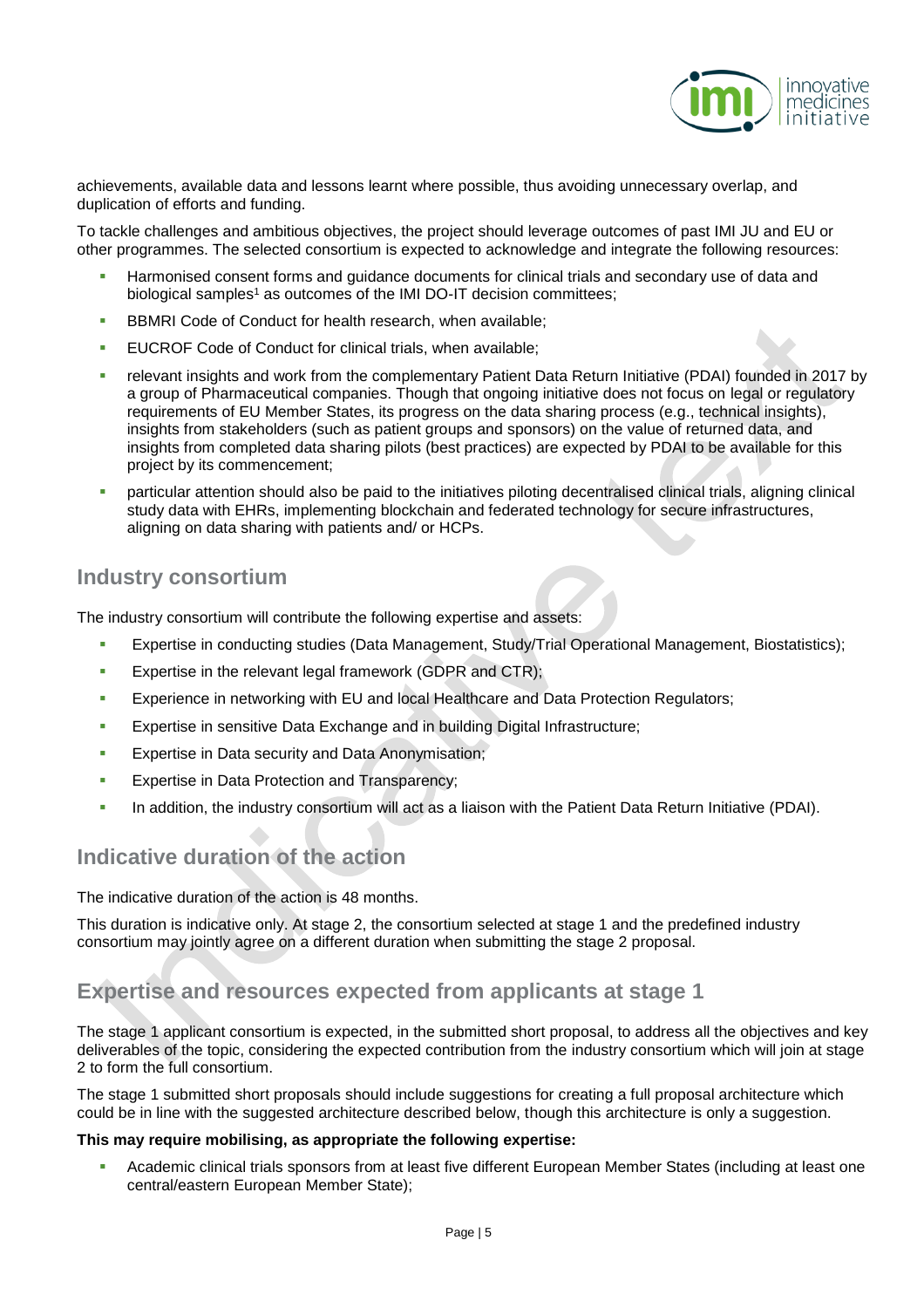

- Robust legal and data protection expertise (including for clinical studies);
- Proven expertise in negotiating with ethics committees and personal data protection authorities, as advice from various EU regulators will be essential to the success of this project and required to develop common, validated usability and privacy standards;
- Health care Professionals;
- Robust expertise in health and clinical data interoperability and secured exchanges, including in EHR and in clinical trial databases;
- Study participants and patient organisations.

It would also be crucial to include relevant SMEs. SMEs could for example be beneficial in the legal and data protection areas as well as interoperability of data and framework for their secured exchanges.

The size of the consortium should be proportionate to the objectives of the topic while ensuring its manageability. Ethics committees and regulators will have to be invited afterwards. They are not expected to be part of the applicant consortia.

#### **Considerations for the outline of project work plan**

In their stage 1 proposal applicants should:

- Give due visibility on project management, data management; dissemination, exploitation and sustainability; and communication activities. This should include the allocation of sufficient resources for these tasks, which will be further developed in stage 2 proposal ;
- **Consider including a strategy for ensuring the translation of the project results into drug development,** regulatory, clinical and healthcare practices and/or decision-making processes.

## **Suggested architecture**

#### **Work Package 1 – Legal and Regulatory Framework**

The goals of this work package are to:

- Align IMI DO-IT harmonised consent form [\(http://bd4bo.eu/wp-content/uploads/2019/03/DO-](https://urldefense.proofpoint.com/v2/url?u=http-3A__bd4bo.eu_wp-2Dcontent_uploads_2019_03_DO-2DIT-5FWP4-5FD4.10-5FLevel3-5FClinical-2DICF.docx&d=DwMFAw&c=Dbf9zoswcQ-CRvvI7VX5j3HvibIuT3ZiarcKl5qtMPo&r=EV7UZpomrmLw0hO7gO7B4rhYgdgFo_lDeeaqBHU6ElU&m=MS86TyxFIwmd-qgyBgfzYVII96pwYMK-ZIErE1Sx-YA&s=yYTJy9kHm82f92_DKaha7_Ra6vqloGesDRUNUMzbvCc&e=)[IT\\_WP4\\_D4.10\\_Level3\\_Clinical-ICF.docx\)](https://urldefense.proofpoint.com/v2/url?u=http-3A__bd4bo.eu_wp-2Dcontent_uploads_2019_03_DO-2DIT-5FWP4-5FD4.10-5FLevel3-5FClinical-2DICF.docx&d=DwMFAw&c=Dbf9zoswcQ-CRvvI7VX5j3HvibIuT3ZiarcKl5qtMPo&r=EV7UZpomrmLw0hO7gO7B4rhYgdgFo_lDeeaqBHU6ElU&m=MS86TyxFIwmd-qgyBgfzYVII96pwYMK-ZIErE1Sx-YA&s=yYTJy9kHm82f92_DKaha7_Ra6vqloGesDRUNUMzbvCc&e=) and supporting guidance documents [\(https://bit.ly/3a7yARK](https://bit.ly/3a7yARK)) with recent updates in EU laws and in line with EDPB standards, as well as local regulatory body opinions;
- Work locally with selected countries in order to get those documents officially approved by appropriate authorities;
- Develop additional template and guidance documents necessary for primary and secondary use of clinical data in compliance with GDPR, referencing variations between and/or within Member States (including for managing privacy notices and rights/ choices for secondary use through a patient portal) as well as for contracting with individual investigators/ institutional investigation sites;
- Manage adequate experts' committees of Patients, Authorities and Experts in Personal Data Protection to review, discuss and take position on proposed guidance documents.

#### **Work Package 2 – Standards**

The goals of this work package are to:

- Review and elaborate upon Standards and guidance documents;
- Provide recommendations;
- Develop new standards when necessary;
- Submit standards (in particular regulatory ones) for approval to appropriate governing authorities / regulators.

#### **Work Package 3 – Technology Framework**

The goals of this work package are to: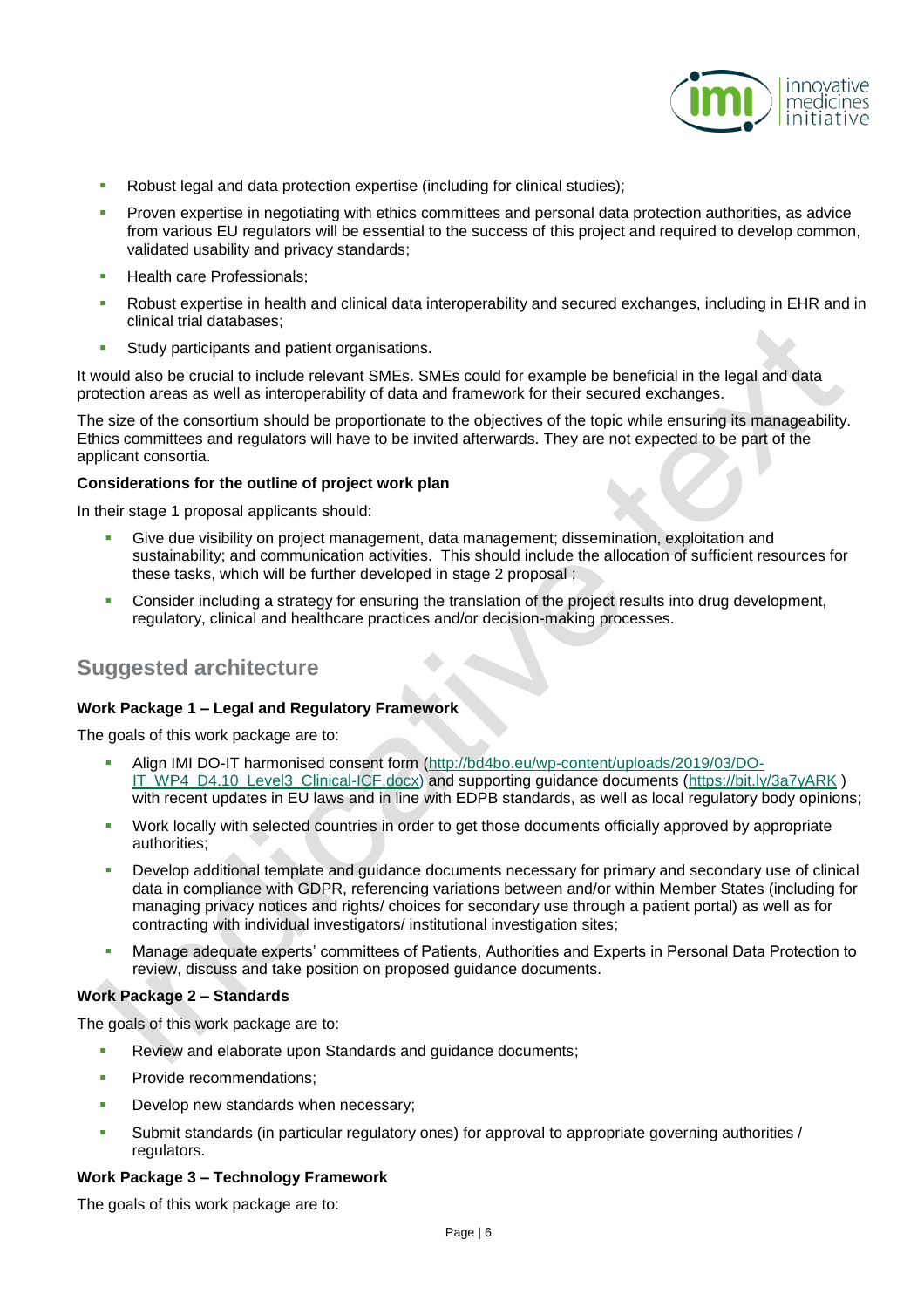

- Develop a technology framework that can be based on existing technologies or on new potential tech development;
- Isolate and handle potential technical issues;
- Set-up the process that will be deployed in WP4.

#### **Work Package 4 – Working Prototype process**

The goals of this work package are to:

- A working prototype process should be deployed to establish viability, and to suggest overall direction, as well as provide feedback. It should at least provide study participants (or their chosen physician) with direct access to the individual clinical data or documents, and where possible, in an interoperable electronic format to comply with the GDPR portability right;
- Integrate with EHR/ other system;
- Facilitate future research.

#### **Work Package 5 – Communication, Dissemination & Stakeholder engagement**

The goals of this work package are to:

- Establish a website and all appropriate tools for communications purposes;
- **Establish a communication structure and implement it on project basis (training webinars, stakeholder** engagement meetings);
- Conduct surveys with patients, HCPs, etc;
- Establish and organise dissemination of project results;
- Build adherence of relevant stakeholders.

#### **Work Package 6 – Business Plan and Sustainability**

The goals of this work package are to:

- Establish, early in the project, a robust business plan to sustain the projects results
- Implement the business plan, including marketing of the solutions to relevant end-users.

#### **Work Package 7 – Project management and overall coordination**

## **Additional considerations to be taken into account at the stage 2 full proposal**

At stage 2, the consortium selected at stage 1 and the predefined industry consortium jointly submit the full proposal developed in partnership. The full proposal is based upon the selected short proposal at stage 1.

In the spirit of the partnership, and to reflect how IMI2 JU call topics are built on identified scientific priorities agreed together with EFPIA beneficiaries/large industrial beneficiaries, these beneficiaries intend to significantly contribute to the programme and project leadership as well as project financial management. The final architecture of the full proposal will be defined by the participants in compliance with the IMI2 JU rules and with a view to the achievement of the project objectives. The allocation of a leading role within the consortium will be discussed in the course of the drafting of the full proposal to be submitted at stage 2. To facilitate the formation of the final consortium, until the roles are formally appointed through the consortium agreement, the proposed project leader from among EFPIA beneficiaries/large industrial beneficiaries shall facilitate an efficient negotiation of project content and required agreements. All beneficiaries are encouraged to discuss the project architecture and governance and the weighting of responsibilities and priorities therein.

#### **Data Management**

In their stage 2 proposal, applicants should give due visibility to data management including use of data standards. A full 'data management plan' (DMP) as a distinct deliverable must be delivered within the first 6 months of the